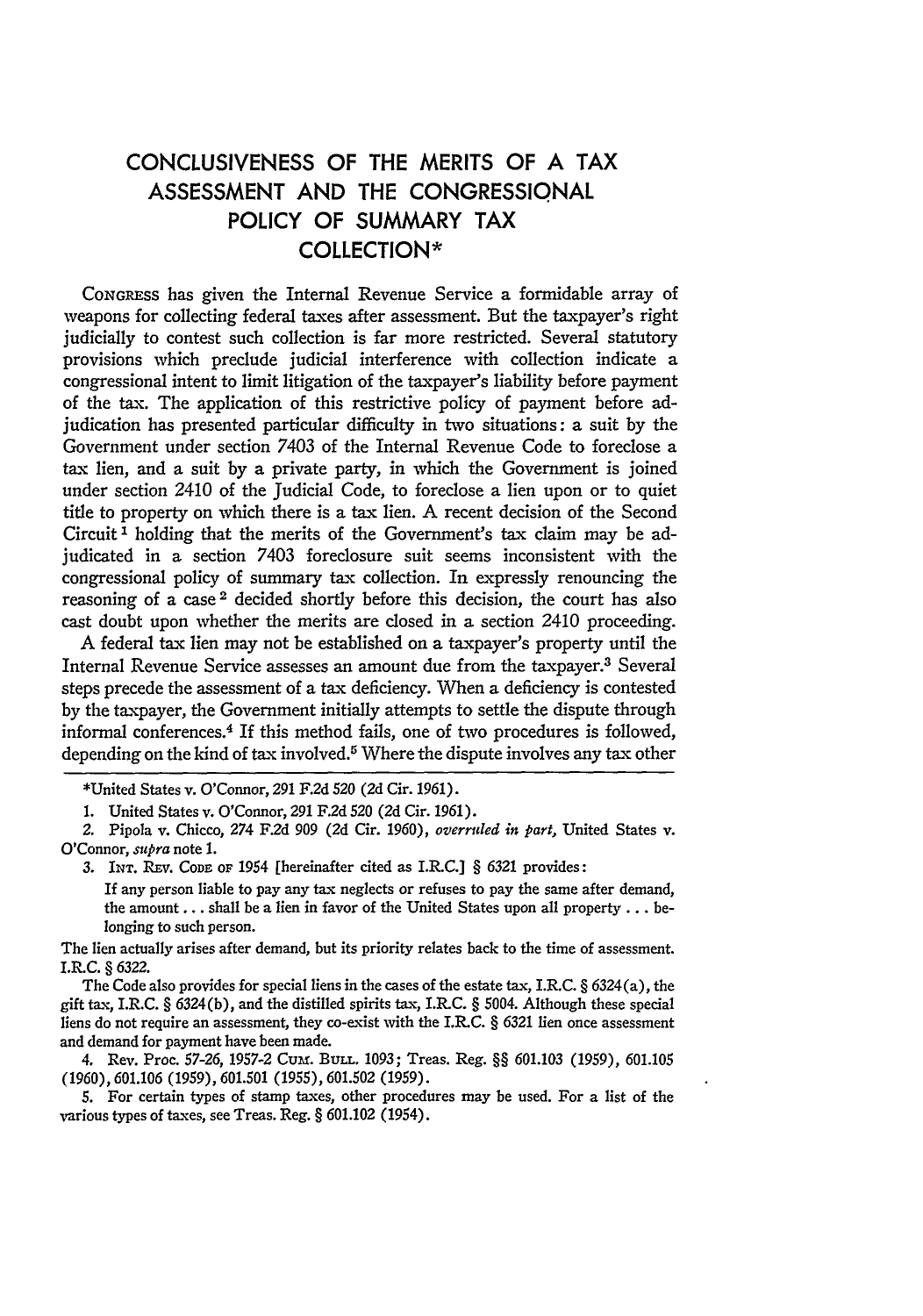than an income, estate, or gift tax, the assessment is immediately made. $6$  In the case of an income, estate, or gift tax, however, a ninety-day deficiency letter is sent to the taxpayer.<sup>7</sup> He then has an opportunity to litigate the merits of the Government's claim in the Tax Court before payment, if he files a petition within ninety days.<sup>8</sup> Assessment of the tax is stayed during this period and, if recourse is had to the Tax Court, until a final decision on the merits.9 An assessment is then made of the amount of the deficiency, if any, as determined by the Tax Court.10 When the taxpayer does not use the Tax Court procedure, Congress has dearly provided only one other method for litigating the merits of the tax claim. After payment of the whole<sup>11</sup> assessment, the taxpayer may, by statute, sue the United States for a refund **12** in either the district court **13** or the Court of Claims.<sup>14</sup>

After assessment of the deficiency, there are two procedures generally used for collecting the tax. If the taxpayer fails to pay the amount claimed to be

**6.** P-H EXCISE TAXES 1 **192,754** (1962); Plumb, *Federal Tax Collection and Licn Problems,* 13 TAX L. REv. 247, 248 (1958). The assessment is made pursuant to I.R.C. § 6201.

7. I.R.C. § **6212;** Treas. Reg. § 601.103 (1959).

8. I.R.C. § 6213. One hundred and fifty days are allowed if the taxpayer is outside of the United States.

*9. But see* note 31 *infra* and accompanying text.

10. I.R.C. § 6215. I.R.C. § 6303 provides that the taxpayer is to be notified within 60 days of the making of the assessment and demand is to be made upon him for payment. Treas. Reg. § 301.6303-1 (1954) states, however, that notice given after 60 days is still valid.

11. See Flora v. United States, **357** U.S. 63 (1958), *aff'd on rehearing,* 362 U.S. 145 (1960). In Freeman v. United States, 265 F.2d 66 (9th Cir. 1959), however, the taxpayer was allowed to maintain a refund suit upon partial payment of the assessment, because the Government had counterclaimed for the full amount of the deficiency. *But see* Anderson v. Myers, 170 F. Supp. 417 (N.D.N.Y. 1958).

In the second *Flora* opinion, the Court suggests that since some excise taxes may be divisible into separate taxes on each transaction, the "full-payment rule would probably require no more than payment of a small amount." 362 U.S. at 175 n.38. For cases which allow such division of the assessment, see Steele v. United States, 280 F.2d 89 (8th Cir. 1960) (withholding taxes and penalties) ; Christie v. United States, 179 F. Supp. 709 (D. Ore. 1959) (cabaret tax) ; Jones v. Fox, 162 F. Supp. 449 (D. Md. 1957) (cabaret tax).

12. I.R.C. §§ 6511,6532, 7422.

13. 28 **U.S.C.** § 1346(a) (1958).

14. 28U.S.C.§ 1491 (1958).

Another possibility is to sue the collector personally in the district court. Elliott v. Swartwout, 35 U.S. (10 Pet.) 137 (1836). The subsequent history of this type of refund suit is traced in Plumb, *Tax Refund Suits Against Collectors of Internal Revenue,* 60 HAxv. L. REv. 685 (1947). For purposes of res judicata in such suits, the United States is deemed a party. I.R.C. § 7422(c).

Considerations such as the taxpayer's cash position, interest on overpayments and underpayments, adherence to rules of evidence, the right to jury trial, precedents in the various circuits, and attitudes of different judges are considered in determining when and where to litigate. See Beaman, *When Not To Go To The Tax Court: Advantages and Procedures in Going to the District Court, 7* **J.** TAXATIOx 356 (1957) **;** Dockery, *Refund Suits in District Courts, 31* TAXES **523** (1953) ; Walston, *The Use of Juries in Federal Civil Income Tax Cases,* 39 **TAXES** 144 (1961).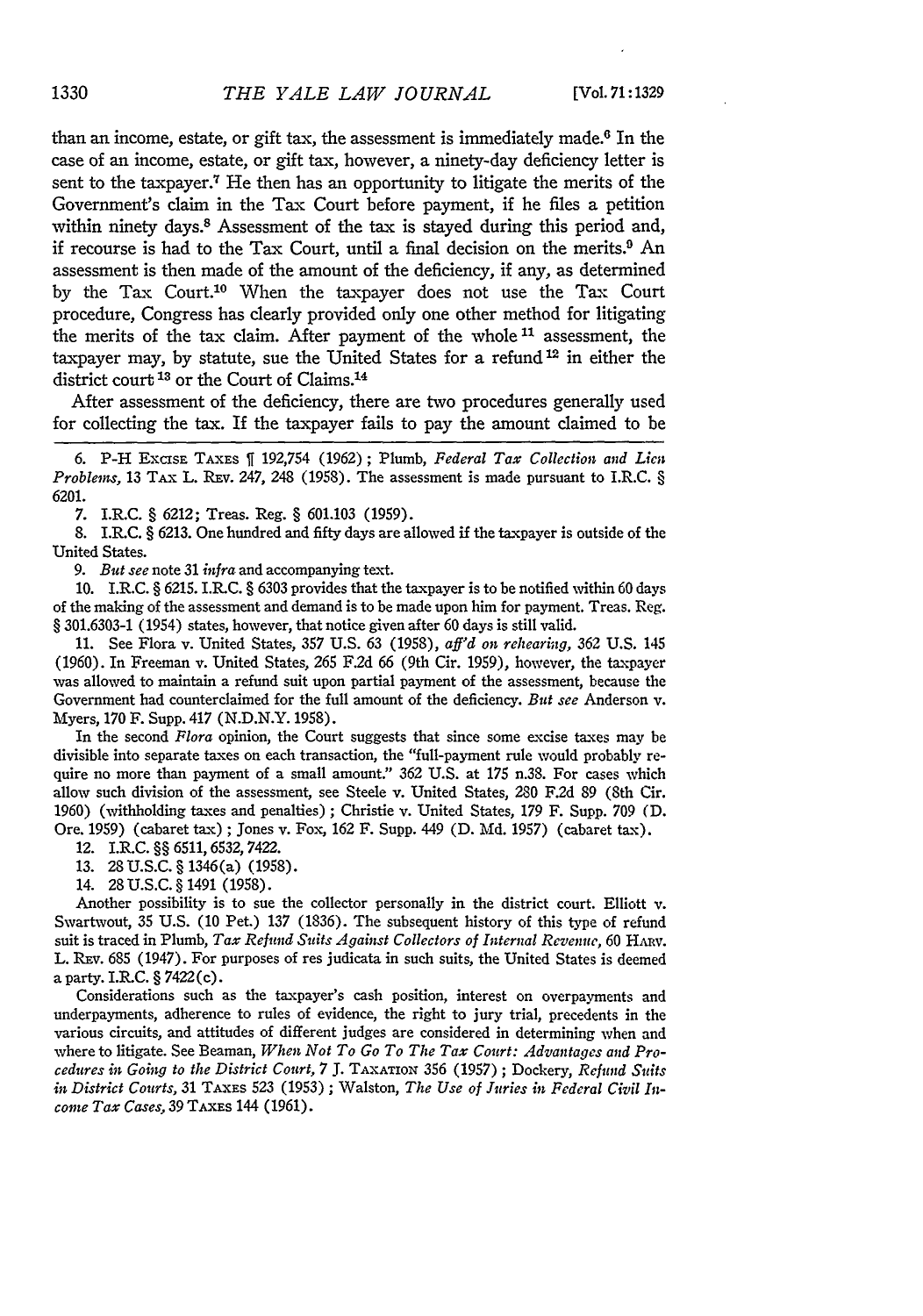due, after assessment and demand, a lien relating back to the time of the assessment is created upon all his property.15 The Government may then proceed directly against the taxpayer's property to secure payment of the tax, either through a section 7403 judicial foreclosure proceeding or, under its distraint power, by administrative seizure and sale.16 Section 7403 of the Internal Revenue Code provides:

[T]he Attorney General ... may direct a civil action to be filed in a district court **...** to enforce the lien of the United States **....**

The court shall . . . proceed to adjudicate all matters involved therein and finally determine the merits of all claims to and liens upon the property, and, in all cases where a claim or interest of the United States therein is established, may decree a sale of such property . . . and a distribufion of the proceeds of such sale according to the findings of the court ....

Where the extent of the taxpayer's interest in particular property is clear, distraint is the quickest, the most effective, and therefore the principal method of collection.<sup>17</sup> Where there are conflicting claims of ownership, however, a distraint sale is unsatisfactory because of the threat of possible litigation<sup>18</sup> and because a low price **19** will result from the uncertainty of title. In such cases the Government is likely to resort to a judicial foreclosure proceeding in which the interests of all parties may be adjudicated.20 The Government may also sue the taxpayer for a personal judgment. Because this latter action, however,

17. For the fiscal years 1952, 1953, and 1954 there were respectively *1,389,297,* 1,700,406, and 1,529,287 distraint warrants collected. During this same period there were 114, 259, and 189 court proceedings instituted by the United States to collect taxes or to recover erroneous refunds (omitting those relating to alcohol, tobacco, and firearms taxes). 1952 INT. REV. SERV. ANN. REP. 20,283; 1953 INT. REV. SERV. ANN. REP. 21,153; 1954 INT. REV. SERV. ANN. REP. 16,100. Since 1955 the IRS has reported its statistics by delinquent accounts rather than by distraint warrants.

18. This is because the distraint sale will pass only the interest of the taxpayer in the property. I.R.C. § 6339. See, McHale, *supra* note 18, at 612; Plumb, *Federal Tax Collection and Lien Problems,* 13 TAx L. REv. 459, 540 (1958). In United States v. Stock Yards Bank, 231 F.2d 628, 631 (6th Cir. 1956), it was said:

[D]istraint is no doubt a useful tool in the effective enforcement of the Internal Revenue laws. But it is a blunt instrument, ill-adapted to carve out property interests where their nature and extent are unclear.

A judicial foreclosure will permit adjudication of all conflicting claims to the property and thus conveyance of certain title. A further advantage of judicial foreclosure is the avoidance of the one year redemption provision for real property sold through a distraint sale. I.R.C. § 6337(b).

19. Letter from Richard M. Roberts, Chief, General Litigation Section of the Tax Division, United States Department of Justice, to the *Yale Law Journal,* Nov. 22, **1961,** on file in Yale Law Library; McHale, *Tax Liens,* So. **CAL.** 11TH TAX INsT. 607, **612** (1959).

20. See note 18 *supra.*

<sup>15.</sup> See note 3 *supra.*

<sup>16.</sup> I.R.C. § 6331 allows the Secretary or his delegate to levy upon the property of the delinquent taxpayer 10 days after notice and demand for payment of the tax. IRC § 6335 provides for a sale after notice to the taxpayer of the seizure.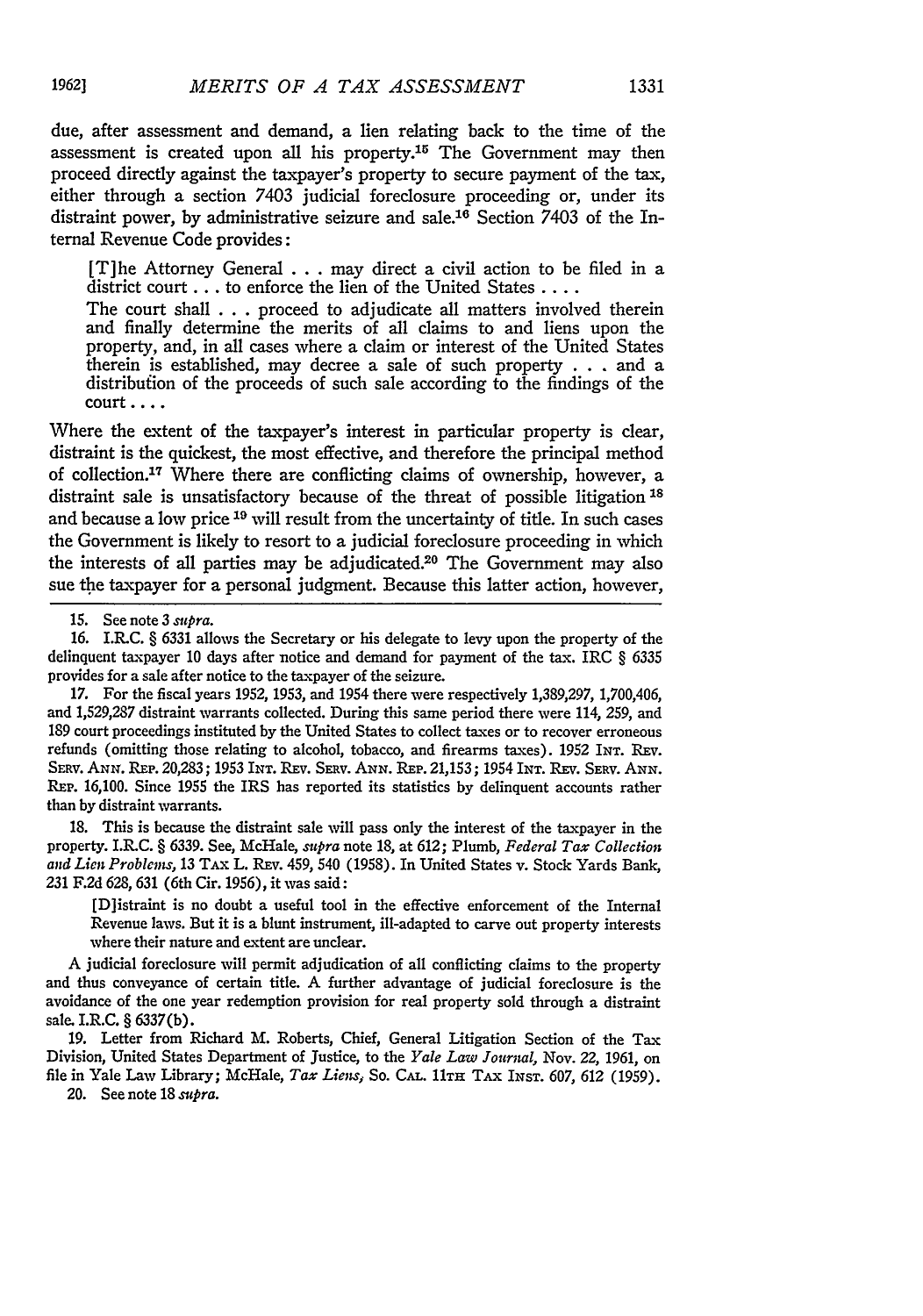allows the taxpayer to litigate the merits, $21$  and because the collection procedures better insure payment of the tax, a suit for a personal judgment is used primarily where distraint or foreclosure is not feasible in order to toll the six year statute of limitations on collection. $22$ 

After creation of the Government's tax lien, but before collection, section 2410 of the Judicial Code permits the taxpayer **<sup>23</sup>**or a third party 24 with an interest in property affected **by** a federal tax lien to join the United States in a suit to foreclose a lien upon or quiet title to property subject to the tax lien. This section provides:

[T]he United States may be named a party in any civil action or suit in any district court, or in any state court having jurisdiction of the subject matter, to quiet title to or for the foreclosure of a mortgage or other lien upon real or personal property on which the United States has or claims a mortgage or other lien.<sup>25</sup>

The statutory collection scheme reflects a congressional desire to insure rapid tax collection with a minimum of interference from the taxpayer. This is seen, for example, in the distraint provision allowing the Government to seize and sell the taxpayer's property without a prior judgment;<sup>26</sup> ordinarily such a judgment is a prerequisite to any levy upon a debtor's property.<sup>27</sup> The same congressional intent is also found in the provision of the Internal Revenue Code which prohibits the courts from enjoining the assessment or

**23.** Guttman v. United States, 196 F. Supp. 384 **(E.D.N.Y.** 1961); Coson v. United States, 169 F. Supp. 671 **(S.D.** Cal. 1958), *modified on other issue,* 286 F2d 453 (9th Cir. 1961); Sanders v. Andrews, 121 F. Supp. 584 (W.D. Okla. 1954), *rcv'd on other grounds,* 225 F.2d 629 (10th Cir. 1955).

*24. E.g.,* Tower Prod. Co. v. United States, 61 F. Supp. 411 (W.D. Okla. 1945); United States v. Weissman, 135 So. 2d 235 (Fla. Dist. Ct. App. 1961).

**25.** 28 **U.S.C.** § 2410 (1958).

**26.** I.R.C. § 6331 provides that the Secretary or his delegate may levy upon the property of the taxpayer ten days after notice and demand except upon property exempted by I.R.C. § 6334.

In an action **by** the United States to enjoin a lessee from making rent payments to stockholders of the taxpayer, the court stated:

[T]he tax is not like an ordinary claim; the [Government] need not wait for judgment in order to levy execution; it can distrain ten days after notice and demand.... And if it can distrain and sell without any judgment, not only the lessor's chattels, but this very chose in action, the assessment is itself the equivalent of a judgment for purposes of collection.

United States v. Morris & E. R.R., 135 F.2d 711, 713 (2d Cir.), *cert. denied,* 320 U.S. 754 (1943).

27. 33 C.J.S., *Executions* § 5 (1942).

<sup>21.</sup> See note 36 *infra.*

<sup>22.</sup> Hector v. United States, 255 F.2d 84 (5th Cir. 1958) (suit several weeks prior to the expiration of the statute of limitations); United States v. Szerlip, 169 F. Supp. 529 **(E.D.N.Y.** 1959) (suit to reduce claim to judgment eleven days before collection would be barred; dismissed in part because timely assessment was not made). See Bowen, *Tax Liens: Their Extent and Priority,* **N.Y.U.** 13TH **INST.** *ON* **FED.** TAX 1093, 1096 (1955).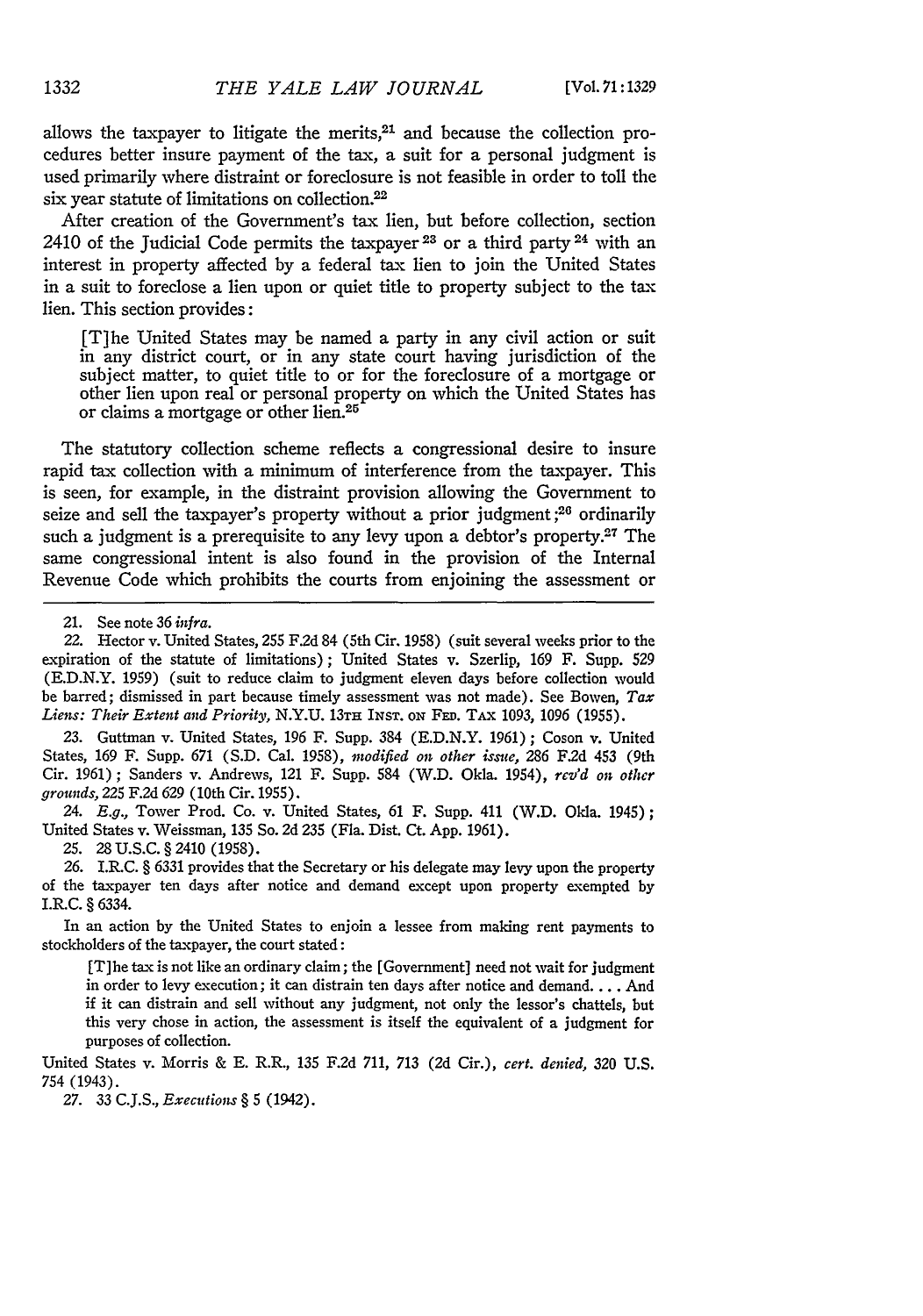collection of taxes. 28 A further indication of this policy is the 1935 amendment to the Declaratory Judgment Act which precludes its application to questions of federal taxation.29 The Tax Court procedure is admittedly an exception to the policy of summary tax collection.<sup>30</sup> But the taxpayer is not assured an opportunity of litigating the merits before payment even under this procedure; where delay may endanger the collection of the tax, the jeopardy provisions of the Code authorize seizure of the taxpayer's property before adjudication in the Tax Court.31

Notwithstanding the policy implicit in the statutory collection scheme, the Second Circuit, in *United States v. O'Connor*,<sup>32</sup> held that a taxpayer may challenge the merits of the assessment in a section 7403 foreclosure suit. In *Pipola v. Chicco,33* a case decided shortly before *O'Connor,* the same court, relying on a Supreme Court dictum,<sup>34</sup> held that a tax assessment had the force and conclusive effect of a judgment. Although *Pipola* was a section 2410 suit, the court reasoned that since the assessment has the force of a judgment, its merits could not be contested in a section 7403 suit, and therefore should not be open in an action brought under section 2410. It is this reasoning that was expressly overruled in *O'Connor.35*

Three grounds are given for the court's present position. First, the court relies on two early Supreme Court decisions holding that when the Government brings an action for a personal judgment against the taxpayer, the merits of the assess-

28. I.R.C. § 7421(a). The injunction prohibition first appeared in 1867. 14 Stat. 475, REv. **STAT.** *§* 3224 (1875). See Note, 49 HAuv. L. **REv.** 109 (1935).

The section allows an injunction, however, if collection is made without sending the taxpayer his ninety-day letter (see I.R.C. *§* 6212(a)) or while the Tax Court is hearing the case (see I.R.C. § 6213(a)).

29. 49 Stat. 1027, 49 U.S.C. *§* 2201 (1958). The policy reflected in these provisions has been justified on several grounds: the Government's immediate need of revenue, insurance of the smooth and orderly functioning of the statutory collection procedure, and protection against delaying tactics **by** recalcitrant taxpayers. Bull v. United States, 295 **U.S.** 247, 259 (1935); Cheatham v. United States, 92 U.S. 85, 89 (1875) ; State Railroad Tax Cases, 92 U.S. 575, 613 (1875) ; Wilson v. Wilson, 141 F.2d 599, 600 (4th Cir. 1944).

30. Congress apparently felt that the possibility of hardship resulting from there being no means of contesting the deficiency before payment outweighed the burden of interference which would result from allowing this limited opportunity to challenge the tax. See H.R. REP. No. 179, 68th Cong., 1st Sess. 7 (1924) ; S. REP. No. 398, pt. 1, 68th Cong., 1st Sess. 8 (1924). See also Flora v. United States, 362 U.S. 145, 159 (1960).

31. I.R.C. *§* 6861. The sale of the property seized pursuant to such assessment is, however, ordinarily stayed. I.R.C.  $\S$  6863(b)(3). The seizure may be stayed by the filing of a bond. I.R.C. *§* 6863 (a).

**32.** 291 F.2d 520 (2d Cir. 1961).

33. 274 F.2d 909 **(2d** Cir. 1960), *overruled in part,* United States v. O'Connor, 291 F.2d 520 (2d Cir. 1961). The I.R.C. citations in the *Pipola* decision are to the 1939 Code. The present I.R.C. § 7403 differs only slightly in wording from I.R.C. *§* 3678 of the 1939 Code. Citations in this Note will be to I.R.C. § 7403 only.

- 34. Bull v. United States, 295 U.S. 247,260 (1935).
- **35.** 291 F.2d at 526.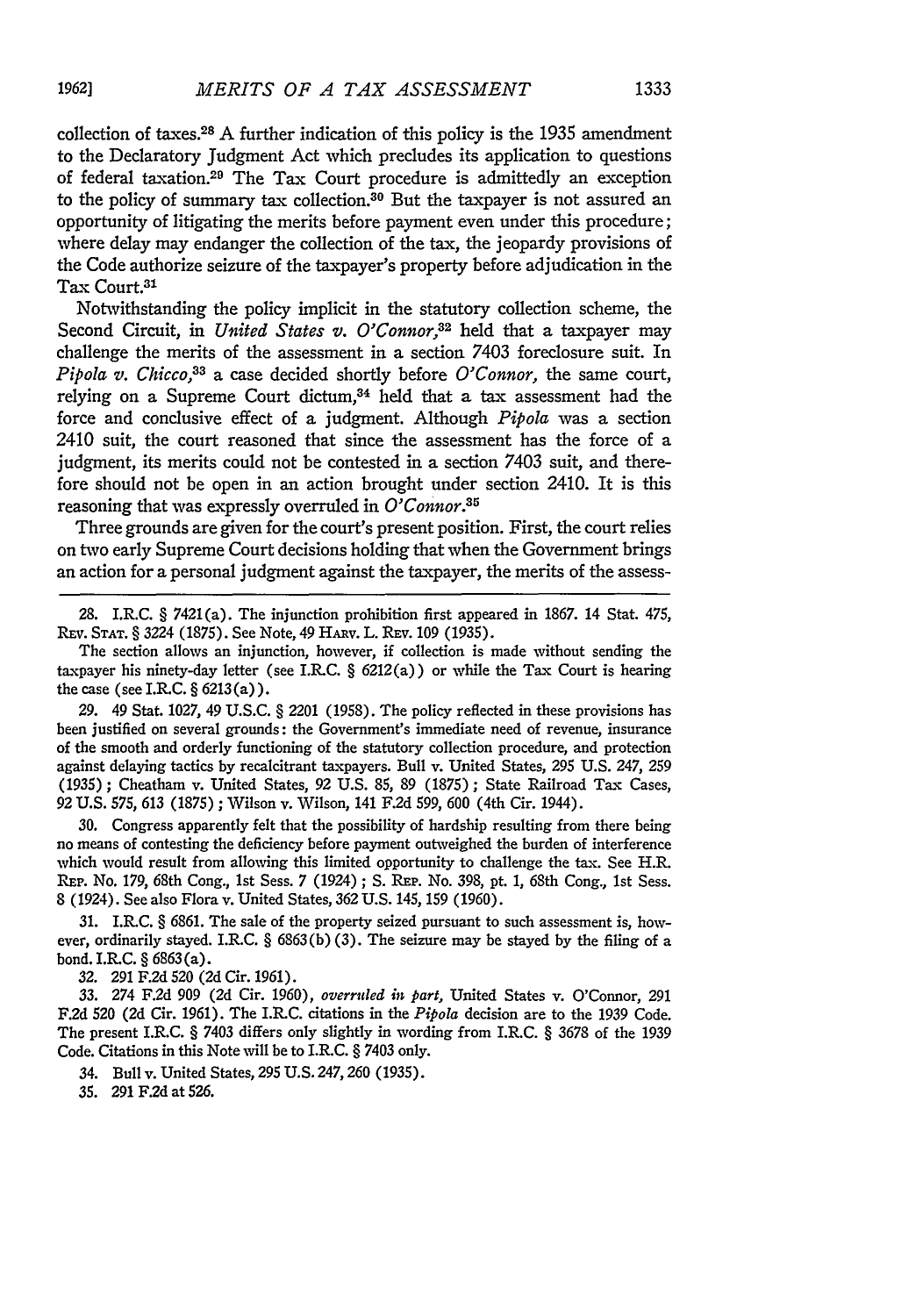ment may be contested.<sup>36</sup> These decisions are viewed as more applicable to the section 7403 foreclosure suit than the Court's dictum that an assessment has the force of a judgment, because the latter statement was made in the context of the distraint power, and not in the context of the Government's rights once it has voluntarily instituted a judicial action. Looking at the statutory language, the court notes that section 7424, the provision of the Internal Revenue Code which deals with quiet title and foreclosure suits <sup>37</sup> brought by private parties, expressly provides that "the assessment . . . shall be conclusively presumed valid"; the significance of the absence of such a provision in section 7403 of the Code is increased in the court's view by the fact that the two provisions were originally contained in the same section of the Revised Statutes. Finally, the court reconsiders the legislative history of section 7403 which it found inconclusive in *Pipola v. Chicco.38* It was pointed out in *Pipola* that when, in 1954, the House Committee added a provision to section 7403 making the merits of the assessment conclusive,39 the Senate Committee eliminated the amendment. This fact was deemed insignificant **by** the court in *Pipola,* since the House labeled the addition an "express provision" and the Senate said that its deletion was "not designed to change the **...** existing law **... ."-0** In the court's later view in *O'Connor*, however, the deletion takes on a new meaning when read in conjunction with a statement at the Senate Hearings **by** the Association of the Bar of the City of New York. The Association stated that since the taxpayer may contest the merits in the Government's suit for a personal judgment, "it seems illogical to deny such right to the taxpayer in a suit to enforce a tax lien."41

The reasons given for the reversal of the *Pipola* rationale in *O'Connor* are not compelling. While it is true that the merits may be challenged in a personal judgment action, this proceeding is distinguishable from a section 7403 foreclosure suit. The purpose of a suit to reduce the assessment to a personal

**37.** I.R.C. § 7424 provides that a prior interest holder may request the Internal Revenue Service to institute an action to foreclose the tax lien. If the IRS does not foreclose within six months, the prior interest holder may file a petition with the district court to determine all claims and liens to the property. There has been some conflict of authority as to whether a sale of the property is required. See Annot., **105 A.L.R.** 1260 (1936).

**38.** 274 F.2d at 912.

**39.** H.R. REP. No. 1337, 83d Cong., 2d Sess. A431 (1954).

40. **S.** REP. No. 1622, 83d Cong., 2d Sess. 610 (1954).

41. *Hearings on. H.R.* 8300 *Before the Senate Committee on Pinance,* 83d Cong., 2d Sess., pt. 1, at 612 (1954).

**<sup>36.</sup>** United States v. Rindskopf, **105** U.S. 418 (1881) ; Clinkenbeard v. United States, 88 **U.S.** (21 Wall.) 65 (1874). The court in *O'Connor* noted that these two cases were not brought to its attention in *Pipola.* Several lower court decisions have indicated that the merits of the assessment may be challenged in a suit **by** the Government for a personal judgment. United States v. Acri, 109 F. Supp. 943 **(N.D.** Ohio 1952), *aff'd per curiam, 209* F.2d 258 (6th Cir. 1953), *rev'd on other grounds,* 348 **U.S.** 211 (1955) ; United States **v.** Szerlip, 169 F. Supp. 529 **(E.D.N.Y.** 1959); Bowers v. American Sur. Co., 30 **F.2d** 244 (2d Cir.), *cert. denied,* 279 **U.S.** 865 (1929). *But see* United States v. Hauser, 25 F. Supp. 689 **(S.D.** Cal. 1938).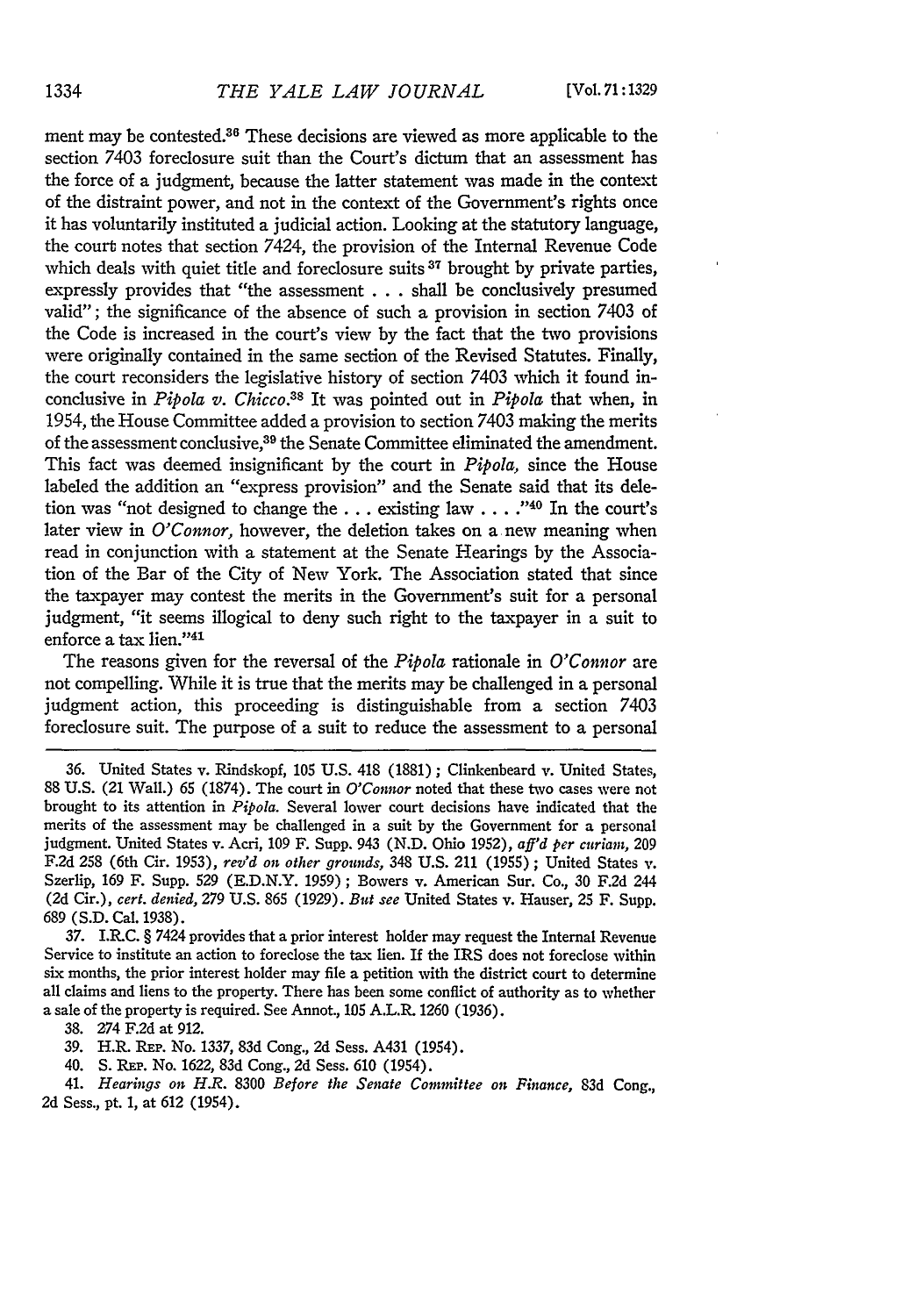judgment is to toll the statute of limitations **;42 if** adjudication of the Government's claim is not allowed in this action, the entire proceeding of obtaining a judgment against the taxpayer would be a meaningless formality, for there would be no issue to litigate. And, since the tax lien reduced to a judgment is enforceable indefinitely,<sup>43</sup> there would be no limitation on the time during which the taxpayer or the Government could litigate the merits of the underlying tax liability. On the other hand, a section 7403 action, like its counterpart distraint, seems to be primarily a method of collecting an assessment.<sup>44</sup> Preclusion of the merits in a section 7403 suit still allows litigation of the primary issue of conflicting claims to the taxpayer's property. This construction of section 7403, moreover, does not impair the Code's six year statute of limitations on collection of an assessment  $45$  and the two year limitation on a refund suit.46 The merits would thus have to be litigated within this eight year period. The legislative history of section 7403, which was relied upon **by** the court in O'Connor, seems inconclusive, for the statement of the Bar Association is merely a comment as to what it believes the law should be, and does not define "existing law." Existing law prior to the 1954 revision of section  $7403$  was, in fact, almost nonexistent.<sup>47</sup> Moreover, the statutory language of section 7403, even when read in the light of the express statement giving the assessment conclusive validity in section 7424, does not seem decisive of the issue.

The holding in *O'Connor*,<sup>48</sup> furthermore, seems contrary to the policy of summary tax collection. The only court-made exceptions to the general rule of payment before litigation, other than the section 7403 foreclosure suit, are

44. See note 18 *supra.*

45. **I.R.C.** § **6502.** This period can be extended **by** an agreement between the taxpayer and the IRS.

46. I.R.C.§ 6511(a).

47. *But see* United States v. Rindskopf, 27 Fed. Cas. 816 (No. 16,166) (C.C.E.D. Wis. 1879). United States v. Feazel, 49 F. Supp. 679 *(W.D. La. 1943)* indicated that a contest on the merits is allowable in an I.R.C. § 7403 suit. Since 1954 two courts have permitted the taxpayer to raise the merits in an I.R.C. [§ 7403] suit: United States v. Hoper, 242 **F.2d** 468 (7th Cir. **1957)** ; United States v. Ridley, **127** F. Supp. 3 (N.D. Ga. 1954). See Graham v. United States, 243 F.2d 919 (9th Cir. 1957).

48. The IRS itself requested a reconsideration of the *Pipola* rationale in *O'Connor,* and argued that the merits should be open in an I.R.C. § 7403 action. 291 **F.2d** at 526. The Government's reasons for taking this view in *O'Connor* are not clear. Whatever its reasons,

<sup>42.</sup> See note 22 *supra* and accompanying text.

<sup>43.</sup> United States v. Ettelson, 159 F.2d 193 (7th Cir. 1947) ; Investment & Sec. Co. v. United States, 140 F.2d 894 (9th Cir. 1944) ; United States v. Walley, 160 F. Supp. 67 (S.D. Cal.), *rcv'd on* other *grounds,* 259 **F.2d** *579* (9th Cir. 1958). Although a judgment lien is subject to the state statute of limitations, **28 U.S.C.** § 1962 (1958), the tax lien after judgment will last indefinitely. Plumb, *supra* note *6,* at **250-51.** However, some legal writers have expressed the view that the tax claim after judgment will be subject to the state statute of limitations on judgments. Bowen, *supra* note 22, at 1103; Wahl, *The Assessment and Collection of Federal Income Taxes, 3 MIANI L.Q. 209, 223 (1949). Even under this view the* merits of the tax claim might not be decided until after eight years from the time of the assessment. See notes 45 and 46 *infra* and accompanying text.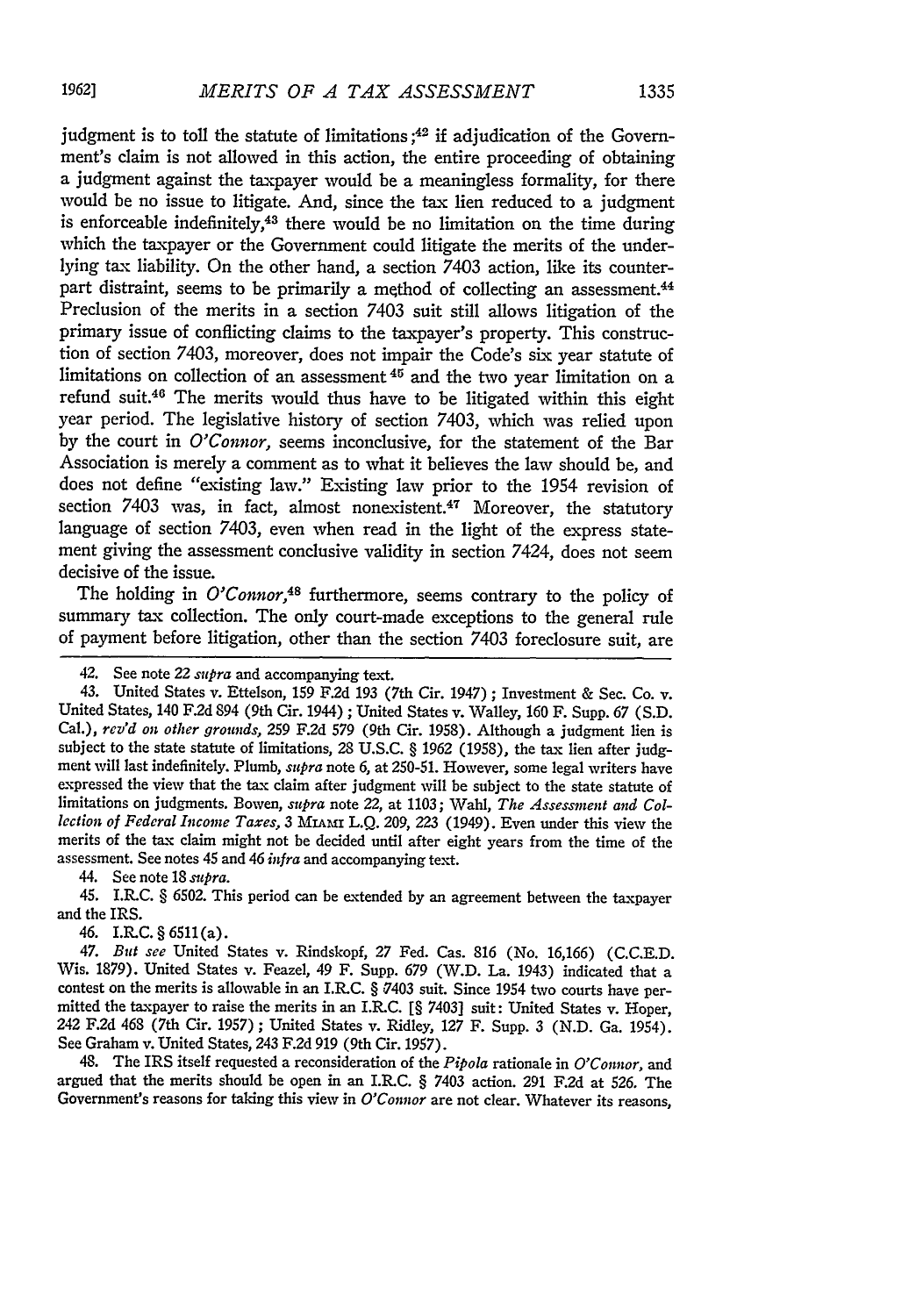when the taxpayer can show extreme hardship resulting from seizure of his property 49 and when the Government sues the taxpayer for a personal **judg**ment.50 Allowing litigation on the merits of the assessment under section 7403 will undoubtedly increase the time taken by the suit. Arguably, once the parties are before the court, consideration of the time and expense of a subsequent refund suit-in respect to both the parties and the court--may justify this delay in collection. Moreover, in a section 7403 suit, the Government has itself voluntarily chosen to bring a court action rather than use the more summary distraint procedure. But the Government brings a section 7403 foreclosure suit principally because title to the property subject to a federal tax lien is uncertain, which makes distraint an inappropriate proceeding, $51$  and not because of any reasons suggesting a congressional desire for less summary collection of taxes. In fact, the purpose of giving the tax collector a judicial foreclosure proceeding in addition to the distraint power apparently is to provide for the collection of the assessment where the taxpayer's title to property must be litigated before collection. This purpose does not indicate that a foreclosure action is to be any less summary than distraint. Furthermore, where the taxpayer could have availed himself of the Tax Court, it seems unfair to allow him to contest the merits before payment, for this "second chance" will be open only to those few taxpayers who refuse to pay voluntarily and whose assessment the Government decides to collect through judicial foreclosure rather than through distraint. Furthermore, to the extent that uncertainty of title is within the control of the delinquent taxpayer, the efficacy of the distraint power may be frustrated by the taxpayer.

There are additional reasons supporting the conclusion that the taxpayer should not be allowed to contest the merits in a suit in which the United States is joined under section 2410 of the Judicial Code. The Second Circuit's reversal of opinion as to allowable defenses in a section 7403 suit undermines

the fact that the Government desired to litigate the merits in an I.R.C. § 7403 suit is not determinative of the statutory question.

The *O'Connor* decision leaves a number of questions unanswered: Will an I.R.C. § 7403 suit settle the validity of the assessement to its full extent or only to the extent of the value of the property involved in the suit? What if the assessment is based on many complex issues or concerns liability for several years, and only a small parcel of property is involved in the I.R.C. § 7403 litigation? If the taxpayer does not appear to defend, can junior lienors litigate the validity of the assessment?

49. I.R.C. § 7421(a) provides, with the exceptions noted in note **28** *spra,* that "no suit for the purpose or restraining the assessment or collection of any tax shall be maintained in any court." Despite the seemingly absolute language of the injunction provision, the courts have allowed suits for injunctions in special and extraordinary circumstances. This exception, however, has been limited to situations in which the court finds that the taxpayer's livelihood will be virtually destroyed if he is forced to pay an erroneous tax. See Miller v. Standard Nut Margarine Co., 284 U.S. 498 (1932) ; Enochs v. Williams Packing & Nay. Co., 291 F.2d 402 (5th Cir.), *cert. granted,* 368 U.S. 937 (1961) ; Mensik v. Long, 261 F.2d 45 (7th Cir. 1958).

50. See note 36 *supra.*

51. See note **18** *supra* and accompanying text.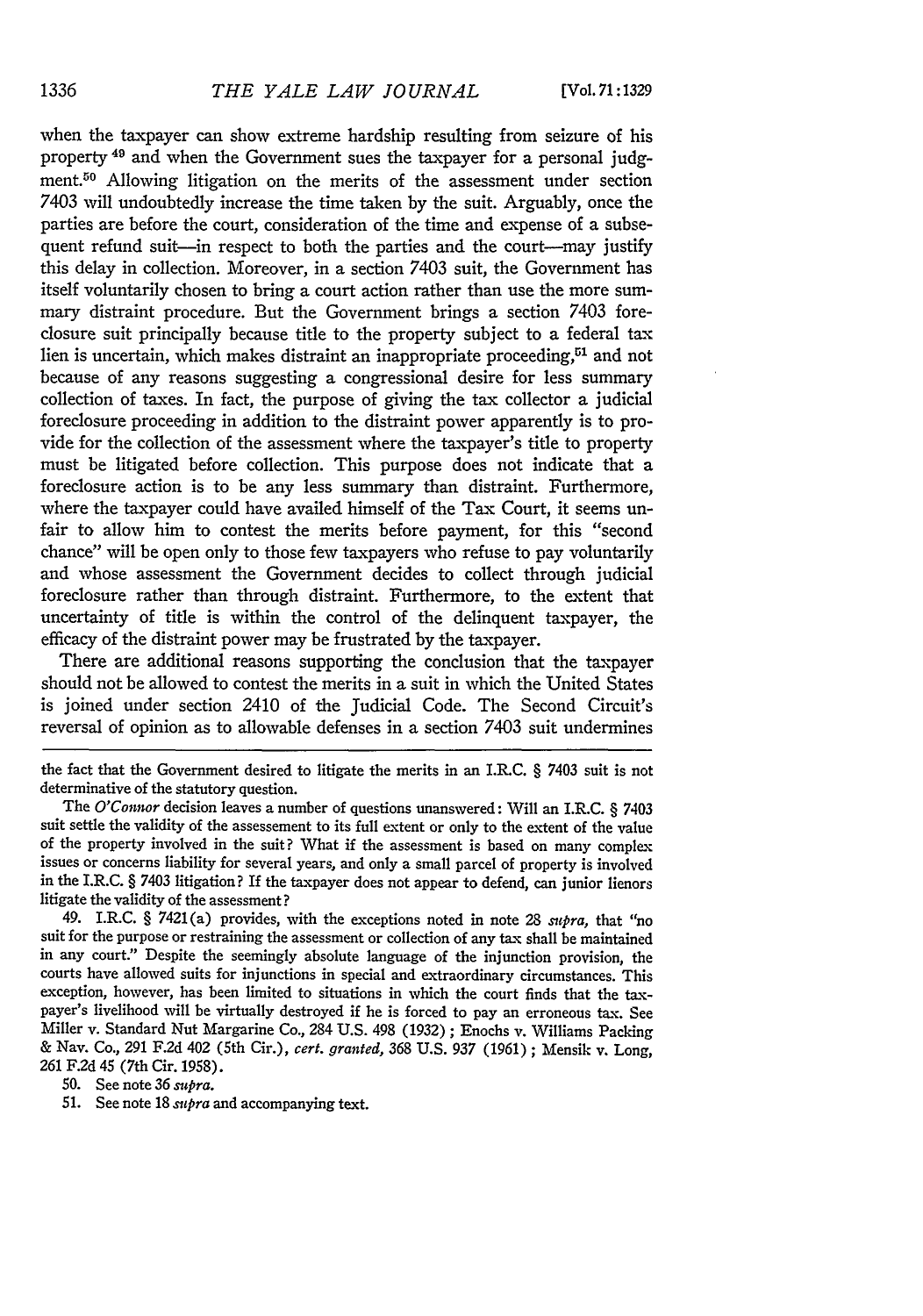its earlier decision holding that the assessment is conclusive in a section 2410 action **<sup>i</sup> <sup>2</sup>**brought by a third party **53** to foreclose a lien upon or quiet title to property on which there is a federal tax lien.<sup>54</sup> The court in *O'Connor* expressly refuses to decide whether its rejection of the *Pipola* rationale overturns the entire *Pipola* decision.<sup>55</sup>

The arguments accepted by the court in *O'Connor,* based upon the absence of specific statutory language in section 7403 prohibiting examination of the merits and the presence of such an express provision in section 7424 of the Internal Revenue Code, are equally applicable to section 2410. There is, however, more substantial legislative support for finding that the validity of the assessment may be questioned in a section  $2410$  suit.<sup>56</sup> Section 2410, as originally proposed by the House Judiciary Committee, was available only to third parties with liens superior to that of the Government.<sup>57</sup> In conference the Senate Judiciary Committee prevailed in its view that the statute should be available to junior as well as senior lienors.58 The Conference Committee report stated in explanation of the change that "Cases may often arise where a junior lien holder needs to be informed as to the validity, amount, etc., of a prior lien . . . . "<sup>59</sup> Unless Congress intended some other issues to be open in a

**52.** Pipola v. Chicco, 274 F.2d **909 (2d** Cir. 1960), *overruled in* part, United States **v.** O'Connor, 291 F.2d 520 (2d Cir. 1961).

53. *Pipola* was an action by a third party purchaser to remove a tax lien, which had been overlooked in the title search. In *O'Connor* the court noted the Government's contention that the *Pipola* decision was nevertheless correct because of "asserted differences" between the taxpayer and third parties. This distinction between the taxpayer and third parties would not protect the payment-before-litigation policy if the taxpayer sued under 28 U.S.C. § 2410. See Johnson v. Granquist, **191** F. Supp. 591 (D. Ore. 1961) ; note 23 *supra.*

54. Under United States v. Brosnan, 363 U.S. 237 (1960), junior federal tax liens may be removed in a state court, without the joinder of the Government if local law so provides. The *Brosnan* case has no application to prior Government liens. United States v. Roessling, 280 F.2d 933 (5th Cir. 1960); United States v. Mojac Constr. Corp., 190 F. Supp. **622** (E.D.N.Y. 1960).

55. 291 F.2d at 526.

56. It is clear that 28 U.S.C. § 2410 was intended to apply to tax cases. This is indicated by the statutory language itself; subsection (d) dealing with administration release of liens specifically treats the case of a tax lien. Moreover, the House Judiciary Committee report on the bill contains a statement that the proposed bill is important because "The number of liens filed under the revenue laws has been steadily growing." H.R. REP. No. 95, 71st Cong., 2d Sess. 2 (1929). The provision has been construed as applicable to tax liens by both the courts and the IRS. United States v. Brosnan, 363 U.S. 237 (1960) **;** Miners Saving Bank v. United States, 110 F. Supp. 563 (M.D. Pa. 1953) ; G.C.M. 9453, X-1 Cum. **BuLL. 526** (1931).

57. H.R. REP. No. 2722,71st Cong., 3d Sess. 3 (1931).

58. The Senate Committee Report stated:

The Government ought not to desire to occupy a dog-in-the-manger position with respect to its liens, neither taking steps to enforce them nor permitting others interested to test their validity or priority.

S. REP. No. 351, 71st Cong., 2d Sess. 2 (1930).

59. H.R. REP. No. 2722, 71st Cong., 3d Sess. 3 (1931). It may be argued that this statement and the statement in **S.** REP. No. 351, 71st Cong., 2d Sess. 2 (1930) merely mean the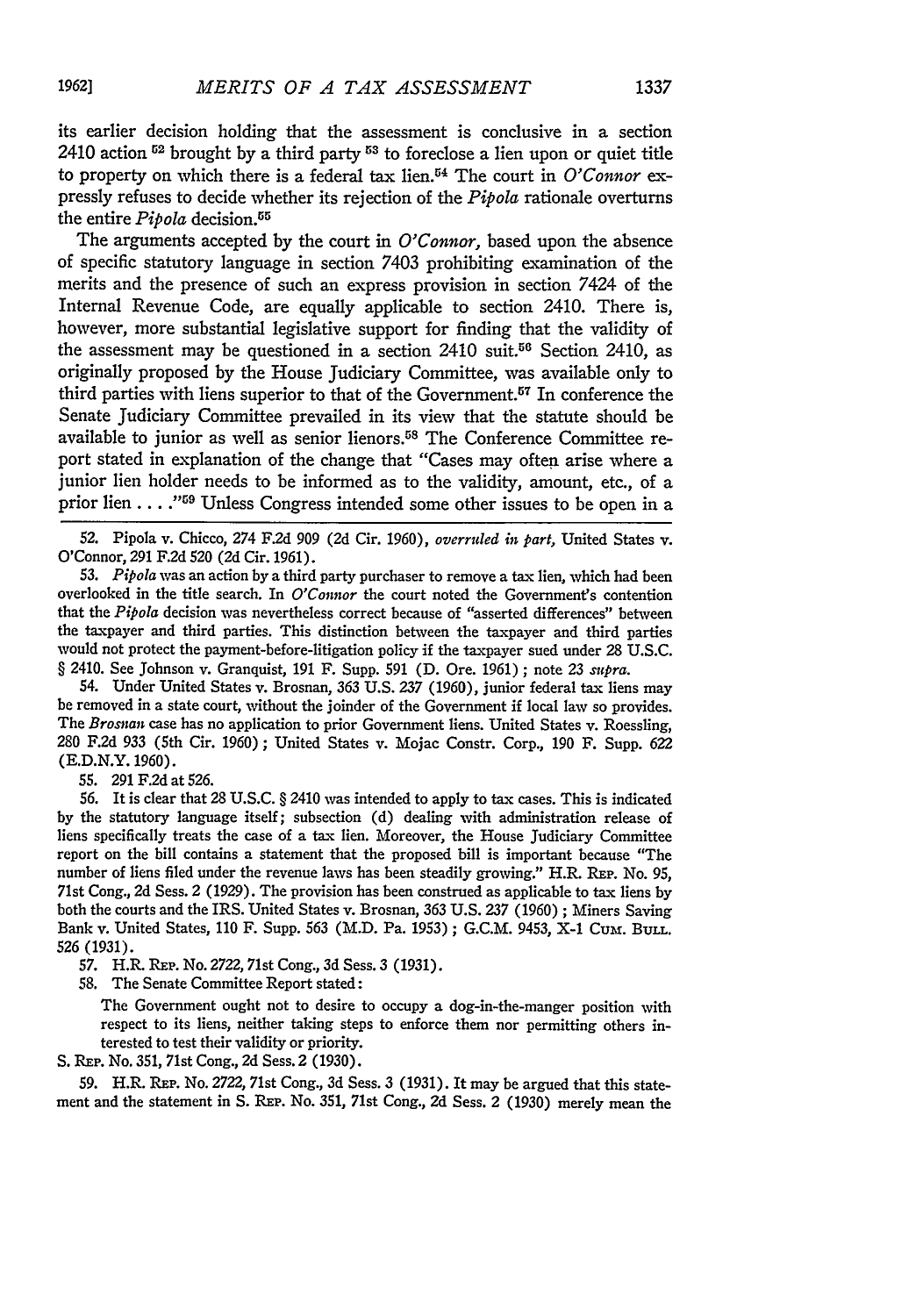section 2410 suit, this change would make no sense as to junior lienors. If only priority **60** could be tested in a quiet title or foreclosure action, a junior lienholder, by definition, could not successfully litigate this issue.

But prohibiting a dispute on the merits of the underlying tax liability does not render section 2410 totally without a function in tax lien cases. In foreclosure suits brought by junior lienors, such parties may still contest the *pro*cedural validity of the tax lien, on the ground that proper demand was not made on the taxpayer.<sup>61</sup> Moreover, since the extension of section 2410 to

validity of the lien, rather than the validity of the underlying assessment. See Commercial Credit Corp. v. Schwartz, 126 F. Supp. 728 (E.D. Ark. 1954). On the other hand, the term "amount" might be read as referring to the amount of the tax owed which could be determined only by consideration of the assessment itself, although it is likely that the drafters of the Report did not consider this implication of the word when they used it in the series "validity, amount, etc."

As passed, 46 Stat. 1528, what is now 28 U.S.C. § 2410, read:

[T]he consent of the United States... is hereby given . **.** . for the foreclosure of a mortgage or other lien upon real estate, for the purpose of securing an adjudication touching any mortgage or other lien the United States may have or claim on the premises involved.

This purpose clause, mentioning liens, was apparently eliminated when Title 28 was codified in 1947. See H.R. **REP.** No. 308, 80th Cong., 1st Sess. A188 (1947).

60. There is no specific statutory provision as to the relative priority of tax liens in the case of a solvent taxpayer. Under federal case law, the lien perfected "'first in time is [ordinarily] first in right.'" United States v. New Britain, 347 U.S. 81, 85 (1954). Where the taxpayer is insolvent, priority is governed by either REv. **STAT.** § 3466 (1875), 31 U.S.C. § 191 (1958), or the Bankruptcy Act, § *64,* 30 Stat. 563, as amended, 11 U.S.C. § 104 (Supp. II 1961). Situations of insolvency or bankruptcy are beyond the scope of this Note.

61. In United States v. Coson, *286* F.2d 453 (9th Cir. 1961), the tax lien was removed from the taxpayer's property because of failure to make proper demand upon the taxpayer. The issue of demand has also been raised in suits to determine the distribution of or claims to assets of the taxpayer. See, e.g., United States v. Pavenick, 197 F. Supp. 257 (D. N.J. 1961) (Government claim for a lien would be disallowed without proof of demand) **;** Sherman B. Ruth, Inc. v. O.S.V. The Marie and Winifred, 150 F. Supp. 630, *modified on rehearing,* 155 F. Supp. 37 (D. Mass. 1957) (Government lien denied priority in absence of evidence that demand was made on the taxpayer; however, on rehearing, the court found sufficient demand to comply with IRC § 6321) ; Cattani v. Korsan, 29 N.J. Super. 581, 103 **A.2d** 51 (Ch. 1954), *appeal dismissed on other grounds,* 32 N.J. Super. 210, 108 A.2d 110 (App. Div. 1954) (private competing lienor allowed to raise issue whether or not demand was made on the taxpayer) ; *In re* Holdsworth, 113 F. Supp. 878 (D.N.J. 1953) (Government lien would be held invalid if the Government could not prove demand). *But see,* Macatee, Inc. v. United States, 214 F.2d 717, 719 (5th Cir. 1954) stating that the purpose of requiring notice and demand is to protect the taxpayer and has little or no relation to determining priority of liens between the United States and other lienors.

As a matter of policy, it is doubtful that demand should be a prequisite to a valid lien. It is anomalous that a taxpayer who has received at least one deficiency letter and who has been given the opportunity to confer with the Service should be able to invalidate a lien for failure to make demand. And it is still more strange to allow a third party lienor to complain not of a failure to notify *him,* but of a failure to make demand upon the taxpayer. What is now the I.R.C. § 6321 lien first appeared in 1866, 14 Stat. 107, REv. **STAT.** § 3186 (1875), and the original wording of the demand requirement has been substantially retained.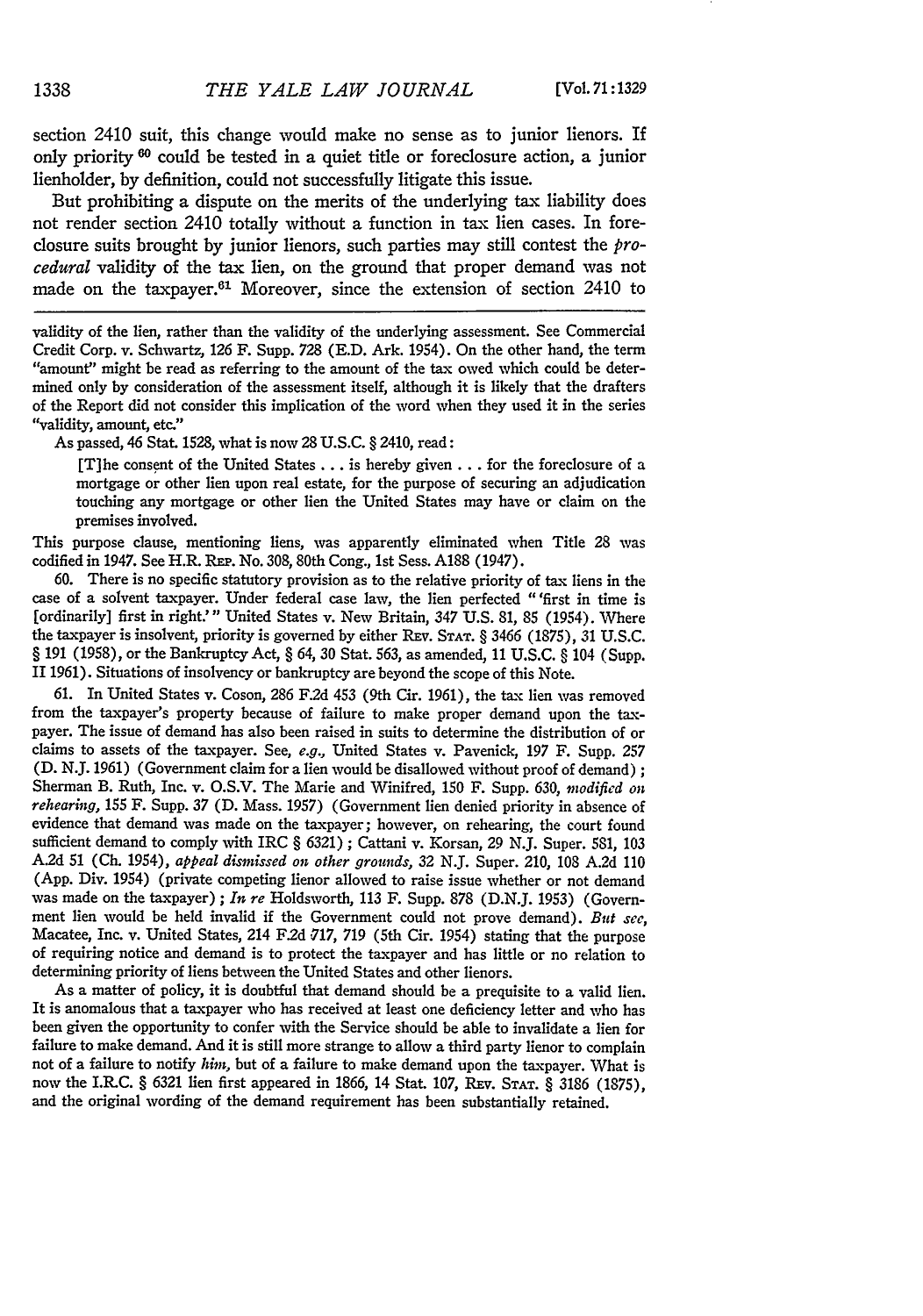In spite of the unqualified statutory language and general statements in the legislative history, there are strong reasons for concluding that the merits of the tax assessment should not be contestable in a suit under section 2410. To allow adjudication would seriously impair the Government's power to use distraint as well as foreclosure proceedings for summary collection of the assessment. Since section 2410 suits are instituted by private parties, and not by the Government, the taxpayer or third party could, at any time prior to distraint, bring the property into the control of a court by means of an action under section  $2410,66$  presumably thereby precluding the use of distraint.<sup>67</sup>

62. In the Committee Reports on the 1942 amendment to the section, no mention is made of tax liens. The report suggests that the Committee was primarily concerned with extending **28** U.S.C. § 2410 to personalty and with various liens created by certain farm agencies of the Government. The extention of 28 U.S.C. § 2410 to quiet title suits was suggested by Attorney General Jackson in a letter to the Committee. The letter stated:

It should be observed.., that under existing law there is no provision whereby the owner of real estate may clear his title to such real estate of the cloud of a Government mortgage or lien....

In many instances persons acting in good faith have purchased real estate without knowledge of the Government lien in the belief that the lien had been extinguished. In other instances, mortgagees have foreclosed on property and have failed to join the United States. It appears that justice and fair dealing would require that a method be provided to clear real-estate titles of questionable or valueless Government liens.

H.R. REP. No. 1191, 77th Cong., 1st Sess. 2 (1941) ; **S.** REP. No. 1646, 77th Cong., 2d Sess. 2 (1942).

**63.** *E.g.,* National Iron Bank v. Manning, 76 F. Supp. 841 (D.N.J. 1948) ; Tower Prod. Co. v. United States, 61 F. Supp. 411 (W.D. Okla. 1945). Moreover, 28 U.S.C. § 2410(c) (1958) provides that the property can be sold to satisfy a lien inferior to the tax lien, although the tax lien will remain unaffected.

64. Rothensies v. Ullman, 110 F.2d 590 (3rd Cir. 1940).

65. Tomlinson v. Smith, 128 F.2d 808, 811 (7th Cir. 1942).

66. Smith v. United States, 254 F.2d 865 (6th Cir. 1958). See Heidritter v. Elizabeth Oil-Cloth Co., 112 U.S. 294 (1884). See generally, 1A Moore, FEDERAL PRACTICE 111 0.214-17, 0.222-23 **(2d** ed. 1961).

67. See Treas. Reg. § 301.6331-1 (a) (3) (1955). *Cf.,* United States v. Mercantile Trust Co., 62 F. Supp. 837 (D. **Md.** 1945), *modifying* Mercantile Trust Co. v. Hofferbert, 58 F. Supp. 701 (D. Md. 1944) ; United States v. Feazel, 49 F. Supp. 679 (W.D. La. 1943) ; United States v. Swink, 41 F. Supp. 98 (E.D. Va. 1941) ; Thomas v. Texas, 20 Am. Fed. Tax R. 1346 (N.D. Tex. 1937). In Smith v. United States, 254 F.2d 865 (6th Cir. 1958), the court reversed a lower court decree ordering foreclosure of a tax lien on the grounds that the property was brought under the control of a state court in a suit to quiet title in which the Government was joined pursuant to 28 U.S.C. § 2410..

However, even though the state court has control of the res, an in personam decree establishing the federal claim may be secured in another court. Kline v. Burke Constr. Co.,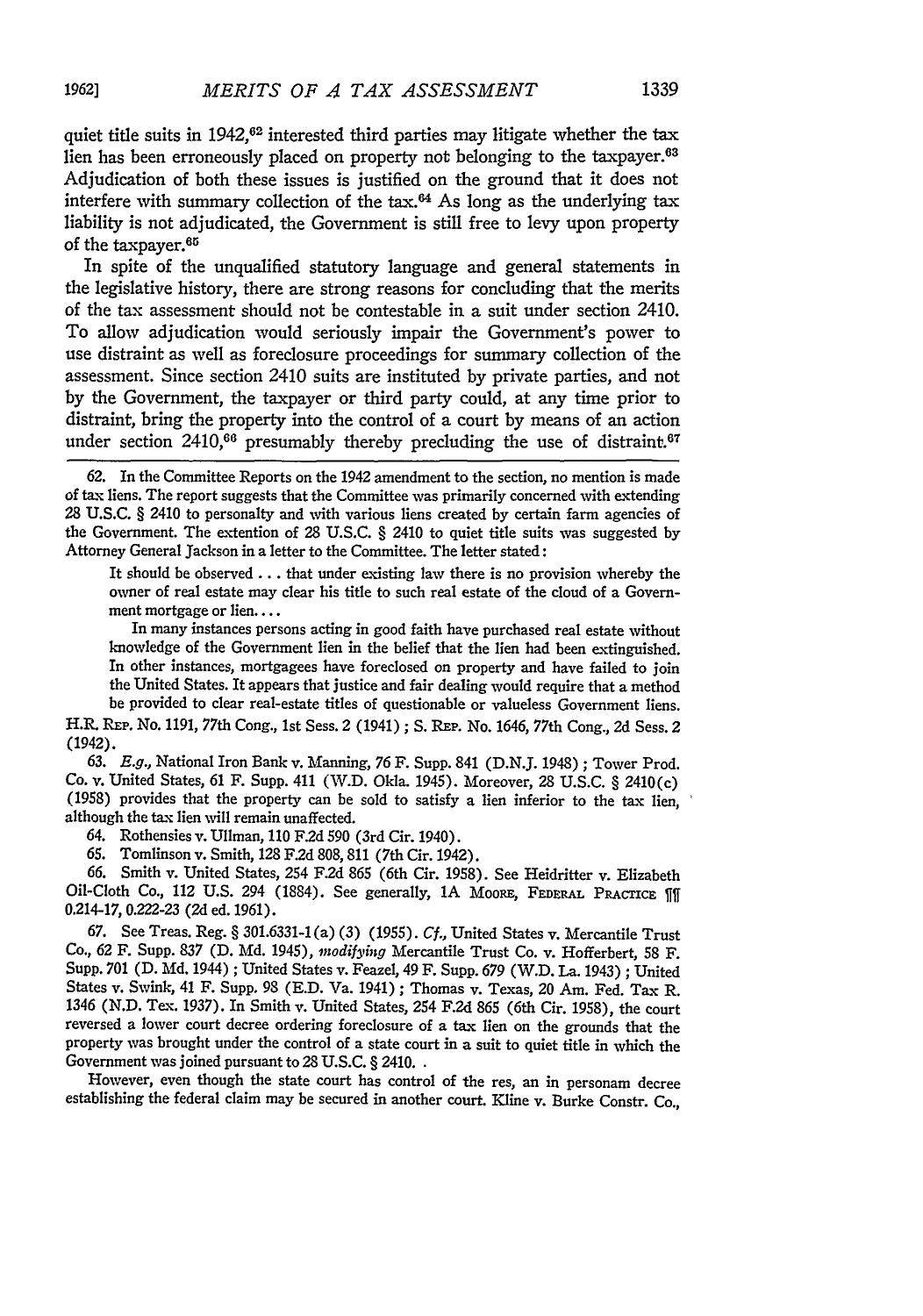Such power by the taxpayer and third parties over whether or not the tax liability is adjudicated before payment would effectively undermine the policy prohibiting judicial interference with the collection of the tax, as provided by the anti-injunction provision **6 8** and the amendment to the Declaratory judgment Act.<sup>69</sup> Adjudication of the underlying tax liability in a section 2410 suit seems, in fact, the equivalent of a declaratory judgment.<sup>70</sup> Since section 2410 is in the Judicial Code and not the Internal Revenue Code, and since it applies to all foreclosure and quiet title suits involving property on which the United States has a lien or mortgage, it should not be presumed without clear evidence that in enacting section 2410 Congress intended to work so radical a change in the tax collection system. It is, indeed, likely that had the statute not been narrowly applied by the courts in tax cases, $71$  it would have

260 U.S. 226 (1923) ; Hart v. United States, *207* F.2d 813 (8th Cir. 1953), *cert. denied,* 347 U.S. 919 (1954) ; United States v. Acri, 109 F. Supp. 943 (N.D. Ohio 1952), *aff'd per curiam,* 209 **F.2d** 258 (6th Cir. 1953), *rez'd on other grounds,* 348 U.S. 211 (1955).

68. I.R.C. § 7421.

69. The Senate Finance Committee Report indicates that the Declaratory Judgment Act was amended to prohibit its application to federal tax cases because:

The application of the Declaratory Judgment Act to taxes would constitute a radical departure from the long-continued policy of Congress (as expressed in Rev. Stat. 3224 [I.R.C. § 7421-the anti-injunction provision] and other provisions) with respect to the determination, assessment, and collection of federal taxes. Your committee believes that the orderly collection of federal taxes should not be interfered with by a procedure designed to facilitate the settlement of private controversies **....**

S. REP. No. 1240, 74th Cong., 1st Sess. 11 (1935). *Compare* Wideman, *Application of the Declaratory Judgment Act to Tax Suits,* **13 TAXES** 539 (1935), *with* BORCHARD, DEcLARA-**TORY JUDGMENTS 850 (2d** ed. 1941).

70. In Flora v. United States, **362** U.S. 145, 164-65 (1960), Mr. Chief Justice Warren said in connection with the question of whether a refund suit could be maintained upon partial payment of the assessment:

It is clear enough that one "radical departure" which was averted **by** the amendment was the potential circumvention of the "pay first and litigate later" rule **by** way of suits for declaratory judgments in tax cases. Petitioner would have us give this Court's imprimatur to precisely the same type of "radical departure," since a suit for recovery of but a part of an assessment would determine the legality of the balance by operation of the principle of collateral estoppel. With respect to this unpaid portion, the taxpayer would be securing what is in effect-even though not technically-a declaratory judgment. The frustration of congressional intent which petitioner asks us to endorse could hardly be more glaring, for he has conceded that his argument leads logically to the conclusion that payment of even \$1 on a large assessment entitles the taxpayer to sue **....**

Under 28 U.S.C. § 2410 a similar "frustration of congressional intent" would result even without the payment of one dollar if the merits of the assessment were open.

71. See Pipola v. Chicco, 274 F.2d 909 (2d Cir. 1960), *overruled it part,* United States v. O'Connor, **291** F2d 520 (2d Cir. 1961) ; Johnson v. Granquist, 191 F. Supp. **591** (D. Ore. 1961) **;** Stanford Construction Corp. v. United States, **59-2** U.S. Tax Cas. **ff** 9580 (S.D. Cal. 1958) ; Commercial Credit Corp. v. Schwartz, **126** F. Supp. 728 (E.D. Ark. 1954) **;** Viviano v. United States, 105 F. Supp. **312** (E.D. Mich. 1952). It was stated by Mr. Justice Clark in United States **v.** Brosnan, **363** U.S. **237, 260** (1960) (dissent on another issue), that